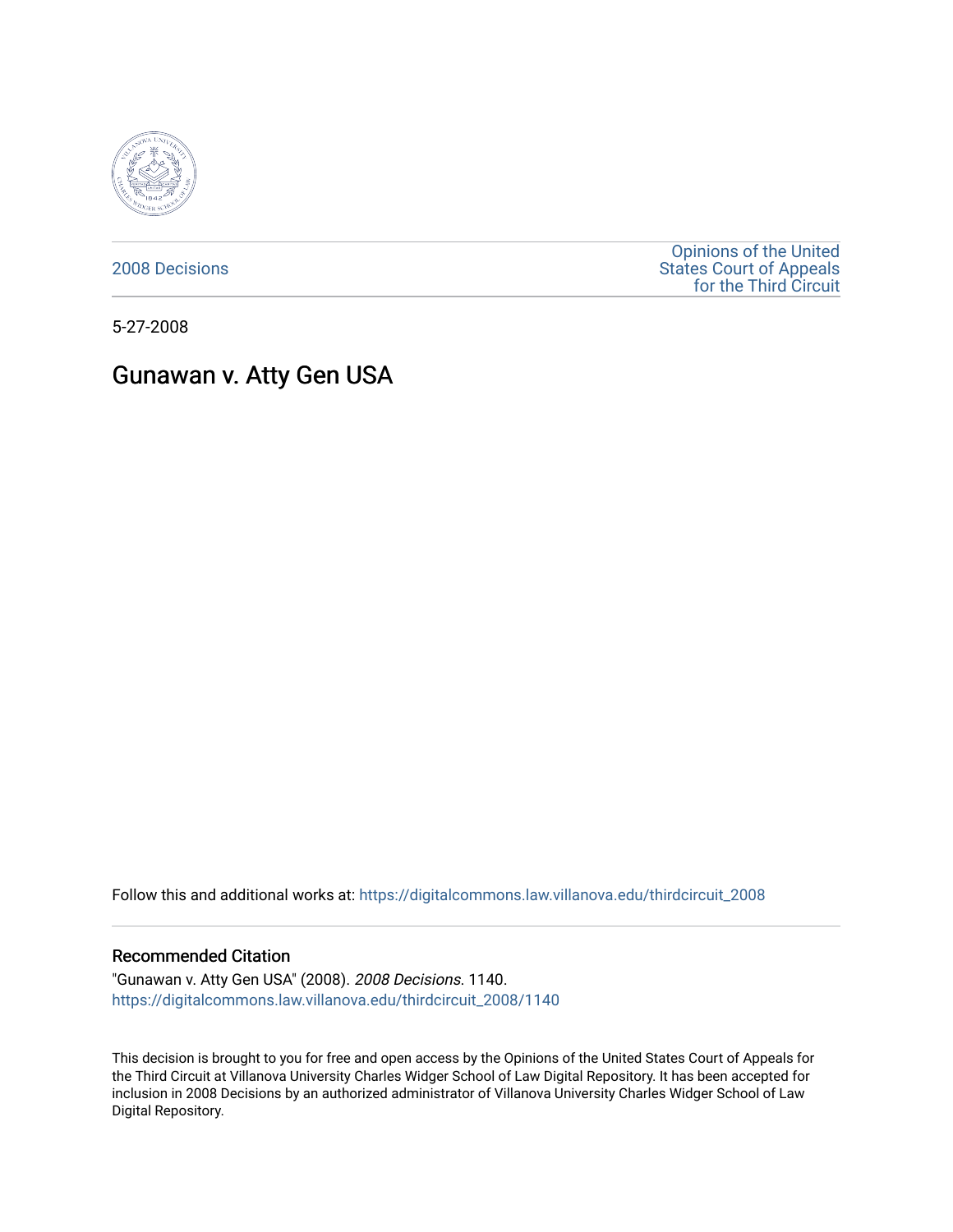# NOT PRECEDENTIAL

# UNITED STATES COURT OF APPEALS FOR THE THIRD CIRCUIT

# No: 07-1108

#### WAWAN GUNAWAN,

# Petitioner

v.

# ATTORNEY GENERAL OF THE UNITED STATES,

#### Respondent

Petition for Review of an Order of the Board of Immigration Appeals (No. A79-734-303)

Submitted pursuant to Third Circuit LAR 34.1(a) March 27, 2008

Before: McKEE, RENDELL and TASHIMA<sup>\*</sup>, Circuit Judges

(Opinion Filed: May 27, 2008)

# **OPINION**

TASHIMA, *Circuit Judge*.

Wawan Gunawan petitions for review of a Board of Immigration Appeals ("BIA")

decision upholding an Immigration Judge's ("IJ") denial of his application for

<sup>\*</sup> Honorable A. Wallace Tashima, Senior Judge of the United States Court of Appeals for the Ninth Circuit, sitting by designation.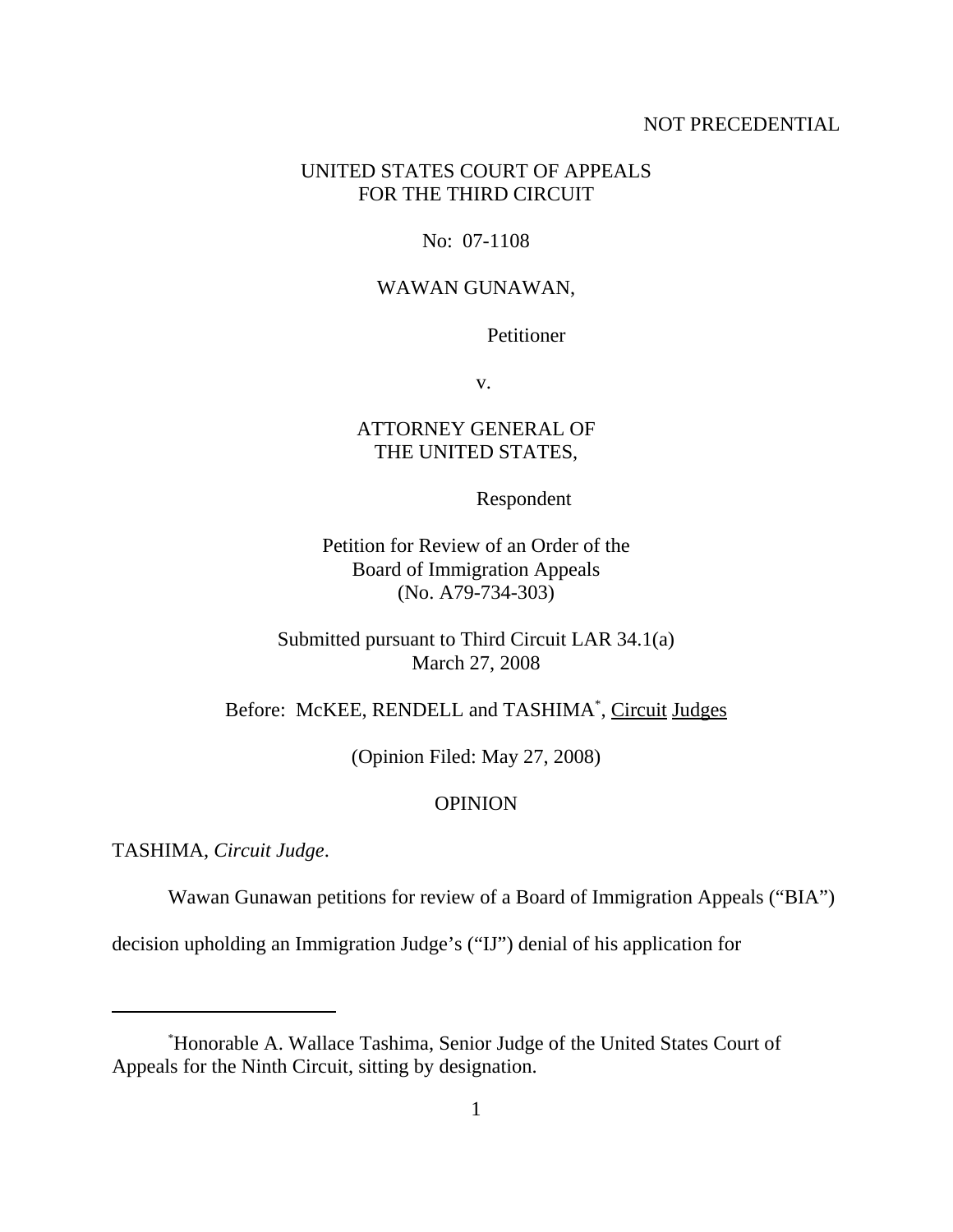withholding of removal and relief under the Convention Against Torture ("CAT"). Because the IJ's decision is supported by substantial evidence and Gunawan failed to raise all claims before the BIA, we deny in part and dismiss in part the petition for review.

# **I.**

Inasmuch as we write primarily for the parties, we do not set forth the factual or procedural history except insofar as it is helpful to our brief discussion. Gunawan is an ethnic Chinese citizen of Indonesia and a Christian. On May 15, 1998, Gunawan was the victim of two robberies during a period of widespread rioting in his home country. Gunawan was robbed and punched while working at his uncle's clothing store in Jakarta. After the robbery, Gunawan attempted to ride home on his motorcycle but was accosted by a group of unknown people who stole his motorcycle. He sustained minor leg injuries from the motorcycle robbery. Gunawan remained in Indonesia for six months before fleeing to the United States on November 29, 1998. Gunawan entered the United States as a non-immigrant visitor with authorization for a six-month stay until May 28, 1999, and overstayed his visa. On March 11, 2003, Gunawan was served with a Notice to Appear. He conceded removability and applied for withholding of removal and relief under the CAT. The IJ denied his application and the BIA summarily affirmed.

# **II.**

 When, as here, the BIA summarily affirms the IJ's decision, "we review the IJ's decision as the final agency determination." *Konan v. Attorney Gen.*, 432 F.3d 497, 500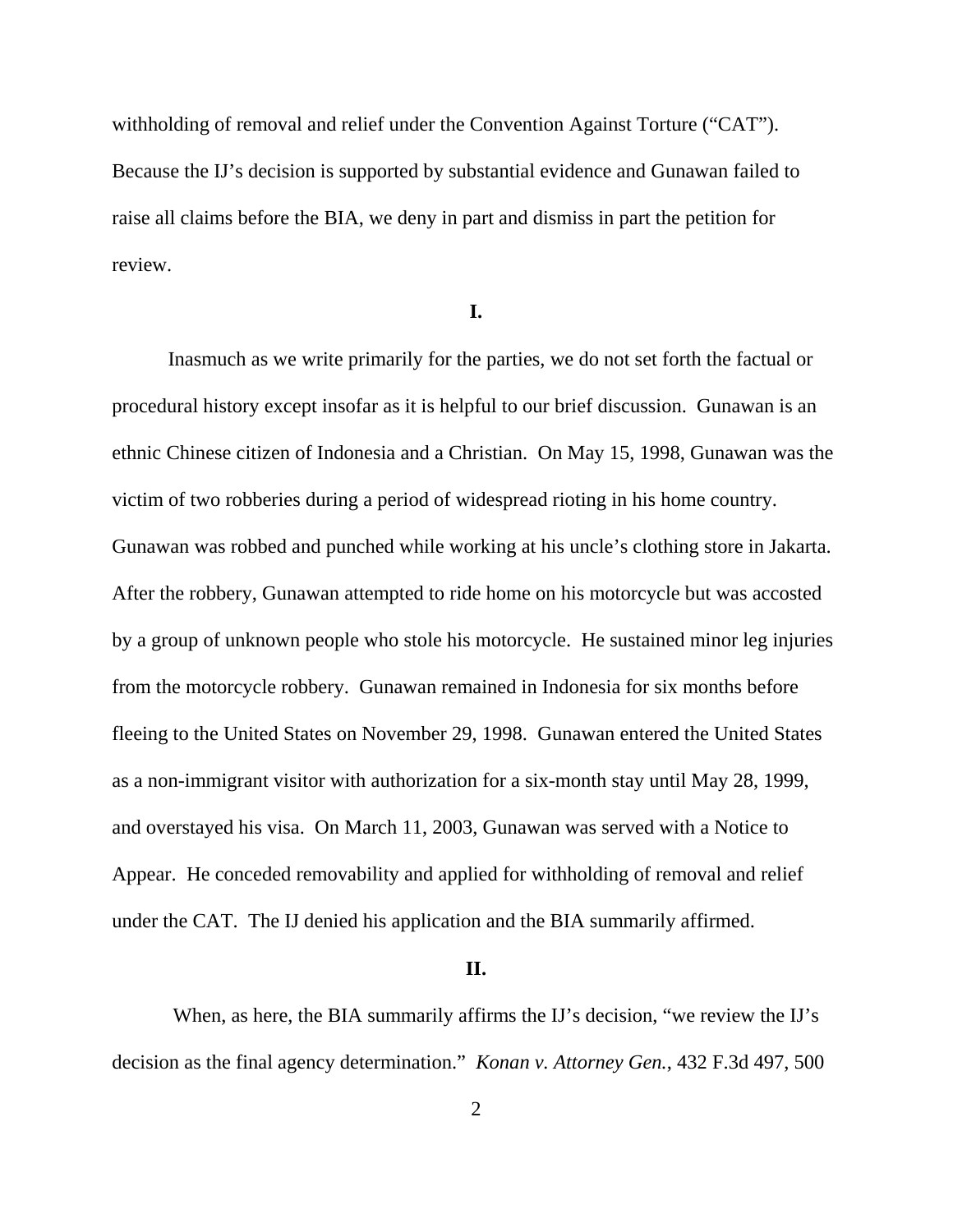(3d Cir. 2005) (citing *Berishaj v. Ashcroft*, 378 F.3d 314, 322 (3d Cir. 2004)). We review the IJ's decision under the "substantial evidence" standard. *Abdille v. Ashcroft*, 242 F.3d 477, 483 (3d Cir. 2001). "Under this deferential standard the IJ's 'finding must be upheld unless the evidence not only supports a contrary conclusion, but compels it.'" *Kibinda v. Attorney Gen.*, 477 F.3d 113, 119 (3d Cir. 2007) (quoting *Abdille*, 242 F.3d at 483-84).

# **A. Withholding of Removal**

Gunawan contends that the IJ erred in finding that he did not qualify for withholding of removal.<sup>1</sup> To establish eligibility for withholding of removal, an applicant must establish a "clear probability of persecution," meaning that it is more likely than not that he would be persecuted if removed to his home country. *Zubeda v. Ashcroft*, 333 F.3d 463, 469 (3d Cir. 2003); *see also INS v. Cardoza-Fonesca*, 480 U.S. 421, 423 (1987). Persecution includes "'threats to life, confinement, torture, and economic restrictions so severe that they constitute a threat to life or freedom.'" *Kibinda*, 477 F.3d at 119 (quoting *Fatin v. INS*, 12 F.3d 1233, 1240 (3d Cir. 1993)). A "[p]etitioner's burden in showing persecution is high, and . . . 'generally harsh conditions shared by many other persons do not amount to persecution.'" *Al-Fara v. Gonzales*, 404 F.3d 733, 740 (3d Cir. 2005) (quoting *Fatin,*12 F.3d at 1240). The BIA has stressed that persecution must be "inflicted either by the government of a country or by persons or an

<sup>&</sup>lt;sup>1"</sup>[T]he Attorney General may not remove an alien to a country if the Attorney General decides that the alien's life or freedom would be threatened in that country because of the alien's race, religion, nationality, membership in a particular social group, or political opinion." INA § 241 (b)(3)(A), 8 U.S.C. § 1231(b)(3)(A).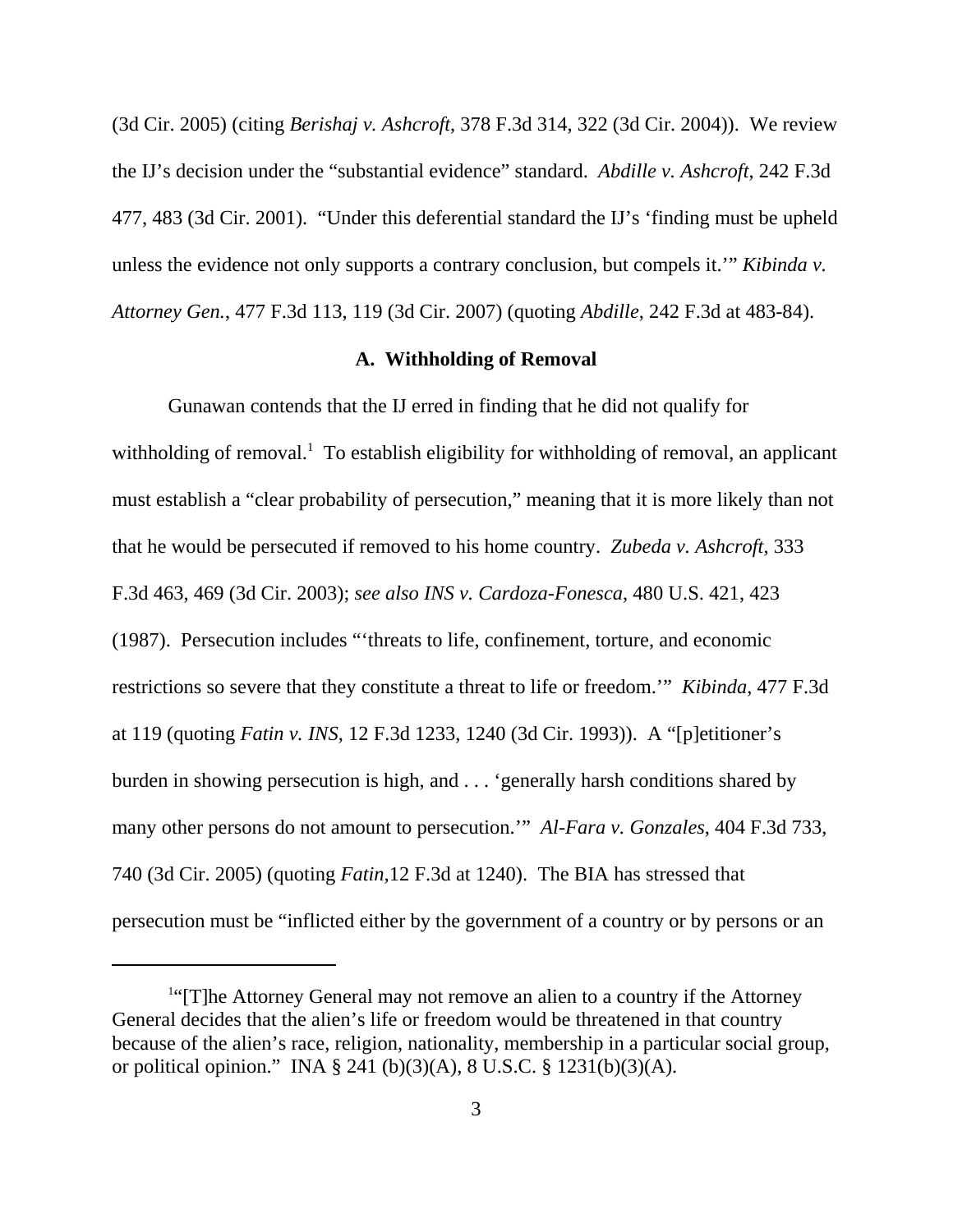organization that the government [is] unable or unwilling to control." *Matter of Acosta*, 19 I. & N. Dec. 211, 222 (BIA 1985). A finding of past persecution gives rise to a rebuttable presumption of future persecution. 8 C.F.R. § 208.16(b)(1)(i).

Gunawan fails to provide evidence of a "clear probability" of persecution, past or future, in Indonesia because of his ethnicity or religion that would compel us to reverse the IJ's decision.

Substantial evidence supports the IJ's finding that Gunawan suffered no past persecution. First, substantial evidence supports the IJ's conclusion that Gunawan was the victim of criminal activity, not persecution on account of his ethnicity. Gunawan testified that both robberies were motivated by monetary gain, not by his ethnicity. While Gunawan provided evidence of widespread rioting against ethnic Chinese people in Indonesia during May 1998, the IJ was "nevertheless entitled to rely on the evidence that, in [Gunawan's] particular case, the robberies were motivated by money." *Lie v. Ashcroft*, 396 F.3d 530, 535 (3d Cir. 2005). Second, the incidents do not rise to the level of persecution because the harm suffered was not sufficiently severe. *Lie*, 396 F.3d at 536 ("Simple robbery*,* in isolation, while unfortunate and troubling, does not seem to meet [the] stringent standard [required for persecution].").

Substantial evidence also supports the IJ's conclusion that Gunawan did not establish a clear probability of future persecution. Gunawan had to show that (1) he would be singled out for persecution, or (2) there is a pattern or practice of persecution of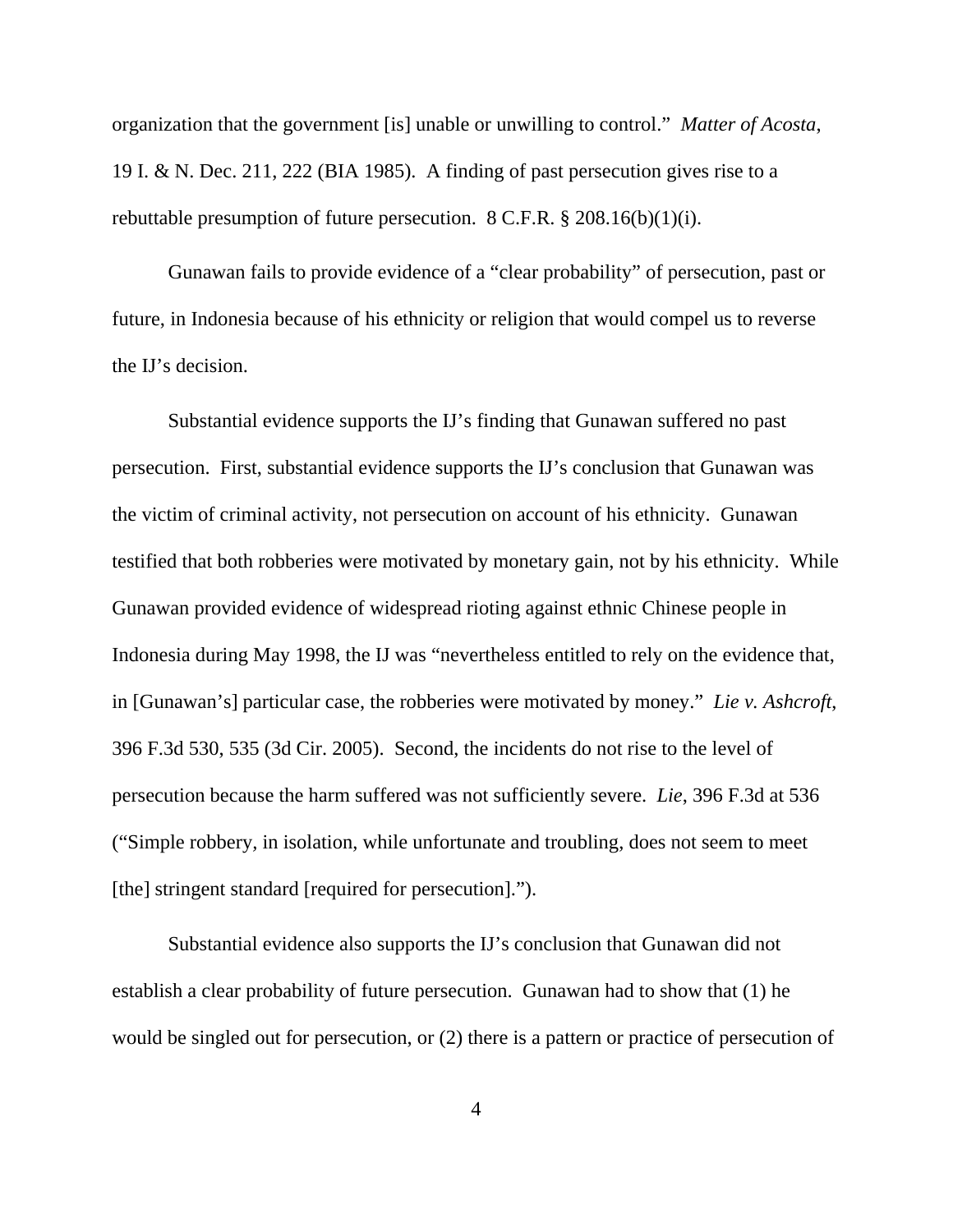ethnic Chinese Christians in Indonesia. *See* 8 C.F.R. § 208.16(b)(2). Gunawan provided no evidence that he would be singled out based on his ethnicity or religions beliefs. Indeed, Gunawan remained in Indonesia for six months after the two robberies without incident. Substantial evidence also supports the IJ's determination that there was no pattern or practice of persecution in Indonesia against ethnic Chinese Christians. Country Reports provided by Gunawan showed that instances of discrimination and harassment against ethnic Chinese individuals had declined in recent years and that most of Indonesia's population enjoyed a high amount of religious freedom. Finally, Gunawan failed to provide evidence that the persecution was perpetrated by the Indonesian government or by "persons . . . that the government was unable or unwilling to control." *Matter of Acosta*, 19 I. & N. Dec. at 222. Where violence is "primarily wrought by fellow citizens," rather than "government action or acquiescence," an application will be denied. *Lie*, 396 F.3d at 537-38. Thus, the evidence does not compel us to reverse the IJ's decision denying Gunawan withholding from removal.

# **B. CAT and Due Process Claims**

Gunawan contends that the IJ erred by denying him relief under the CAT and that his procedural due process rights were violated because the IJ failed to review all of the evidence in the record. "[8 U.S.C.] Section 1252(d)(1) provides for judicial review of final orders of removal 'only if . . . the alien has exhausted all administrative remedies available to the alien as of right.' Thus an alien is required to raise and exhaust his or her